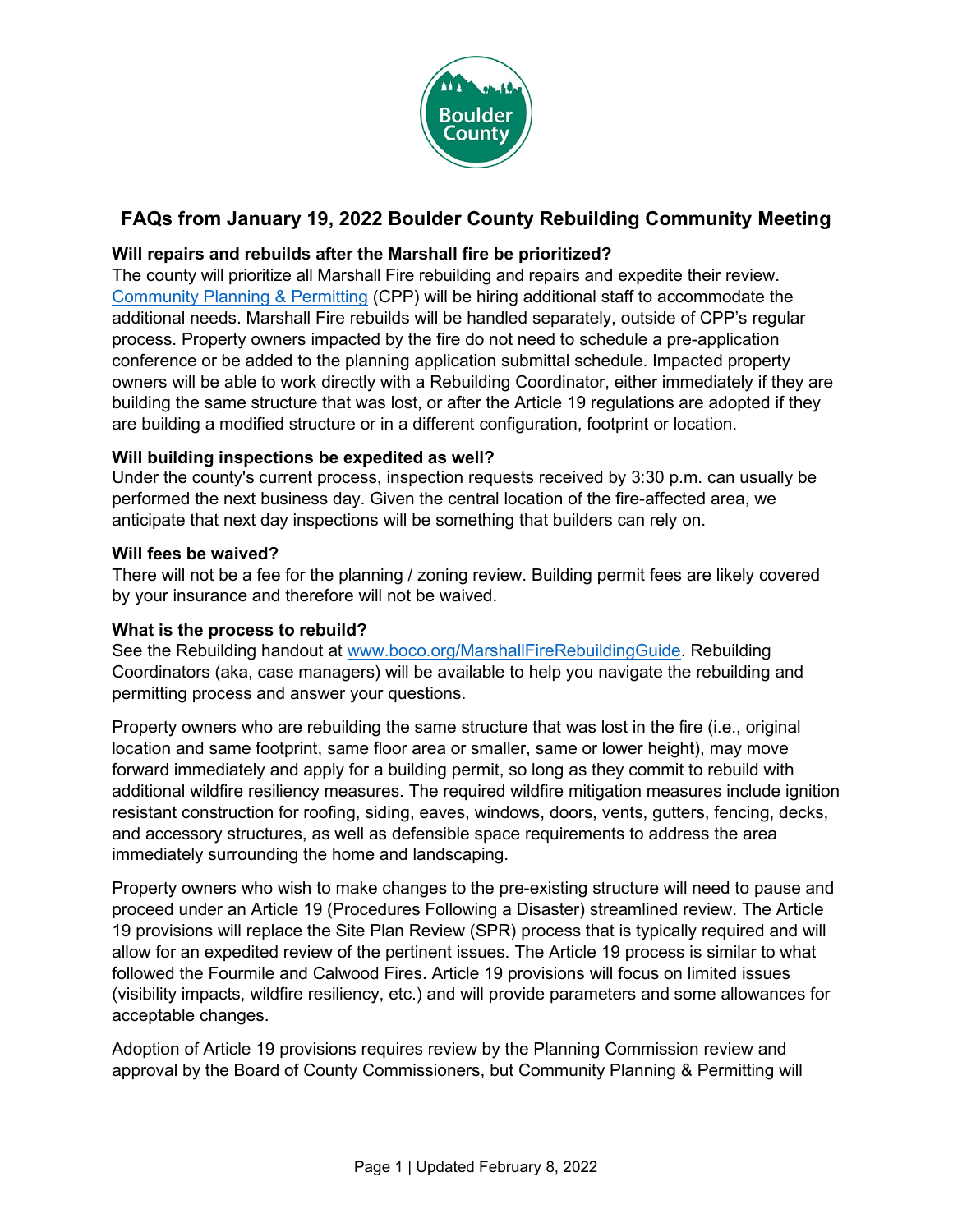schedule public hearings that expedite the adoption process for these regulations. We estimate these Article 19 provisions for rebuilding can be approved in mid to late March.

See Article 19 (Procedures Following a Disaster) of the [Boulder County Land Use Code](https://boco.org/LandUseCode) at [www.boco.org/LUCodeArticle19.](https://www.boco.org/LUCodeArticle19)

#### **What are allowable changes I can make to my original house?**

The Article 19 provisions will define the parameters for acceptable changes. If you are seeking to proceed prior to the adoption of Article 19 provisions, you will need to build the same structure (the original location / footprint, same floor area or smaller, and same or lower height) as existed before.

#### **What is the timing for the new Article 19 provisions that will replace Site Plan Review for rebuilding?**

Adoption of Article 19 provisions requires Planning Commission review and Board of County Commissioners approval, but Community Planning & Permitting will schedule these public hearings on a timeline that adopts these regulations as expeditiously as possible. We estimate the Article 19 provisions for rebuilding can be approved in mid- to late-March.

#### **What are the requirements for contractors, and will there be expedited licensing of contractors?**

To help protect consumers, [contractors must be licensed in the county.](https://www.bouldercounty.org/property-and-land/land-use/building/licensed-building-contractors/) Licensing requires they meet minimum qualifications and carry necessary insurance. Contracting licensing generally occurs very quickly. When complete applications are received, we are committed to getting the licenses issued within one business day. View information from the District Attorney regarding [fraud.](https://www.bouldercounty.org/disasters/wildfires/marshall/#1642624623930-f9fae1c1-f3fd)

#### **Can a homeowner act as their general contractor?**

Yes, a homeowner may work as their general contractor. Homeowners building their own home do not need to be licensed. However, any hired subcontractors performing work are required to be licensed**.** 

#### **How can we ensure architects and builders are getting the same info as residents, especially with three different jurisdictions involved?**

We are working to coordinate the recovery and rebuilding efforts across all three jurisdictions. We will work whenever we can to provide similar information, however, there will be some differences in information relayed because each jurisdiction has its own building and zoning codes, as well as different administrative policies and procedures.

We encourage property owners to make sure that they are aware of which jurisdiction they are working in and make sure that they are looking at that jurisdiction's information. The three possibilities are the City of Louisville, the Town of Superior, and Unincorporated Boulder County. If you are not sure, the Boulder County property viewer can be used to look up your address and jurisdiction [https://maps.boco.solutions/propertysearch/.](https://maps.boco.solutions/propertysearch/)

#### **What if the county doesn't have the original building permit plans?**

If your house was constructed recently, you should consider contacting the original designer or contractor to see if they have copies of the plans. Any plans would need to be updated to meet the codes in existence at the time of current permitting.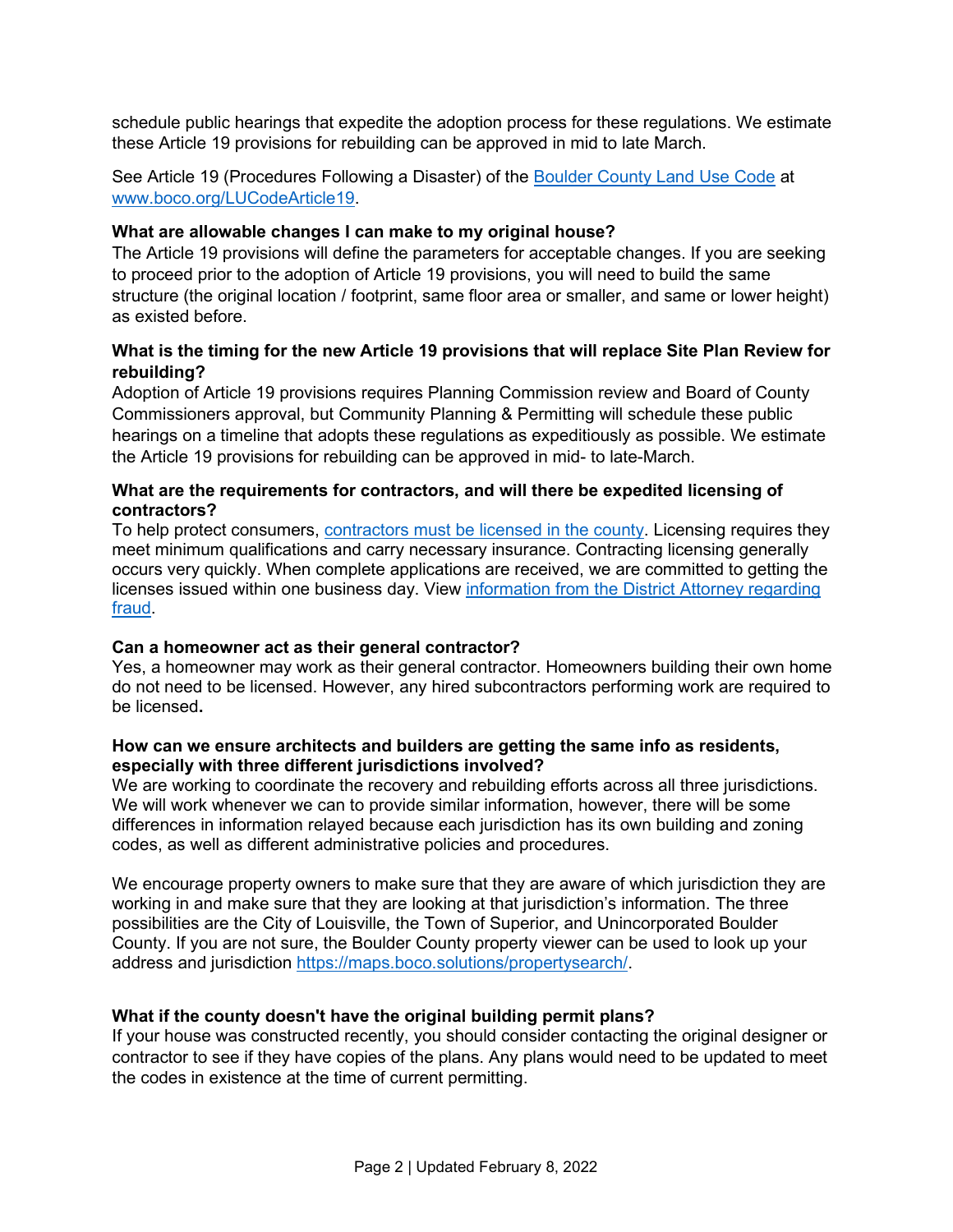#### **What are fire sprinkling requirements?**

All new homes, as well as larger remodel projects and additions, are required to have automatic fire suppression systems. Since 1994 the County has required larger new homes to have automatic fire suppression systems. Starting in 2009, the requirement became applicable to all new homes as well as larger remodel projects and additions. Modern home construction materials require these systems to provide essential time for occupants to escape a home fire.

#### **Can fire hydrants be added in neighborhoods?**

This will be dependent on the neighborhood and the availability of water and infrastructure. The County is not a water service provider nor does it have the capacity to install and maintain hydrants, cisterns, or other infrastructure. However, the County will look to assist in discussions if neighborhoods are interested.

#### **Will homes be required to be fully electric?**

There will not be a requirement that homes be all-electric in unincorporated Boulder County. We will be working with our partner agencies and nonprofits to explore sustainable construction ideas and incentives to help homeowners meet and move beyond the code's minimum requirements.

#### **What are the Building and Energy code requirements – net zero, solar, etc.?**

Unincorporated Boulder County is currently on the 2015 International Codes with local amendments. This includes the county's BuildSmart green building program. Please see the following webpage for information: [www.boco.org/BuildSmart.](https://www.boco.org/BuildSmart)

#### **What additional wildfire mitigation requirements and techniques might be required?**

Currently, wildfire requirements for the Marshall Fire area are not as stringent as the mountainous area. However, the county and other experts are studying the fire impacts and additional mitigation measures such as ignition resistant construction for roofing, siding, eaves, windows, doors, vents, gutters, fencing, decks, and accessory structures, as well as defensible space requirements to address the area immediately surrounding the home and landscaping. These measures, including their costs, will be further discussed during the Article 19 process.

Property owners who are seeking to proceed prior to the adoption of Article 19 provisions will need to build the same structure (the original location / footprint, same floor area or smaller, and same or lower height) as existed before and commit to these protections in order to proceed before Article 19 is adopted. The goal is to do what we can to reduce the chances that a similar disaster will occur in the same way.

#### **Is any temporary housing allowed on my property?**

Temporary housing may be located on an affected property with approval by the Chief Building Official and any necessary building permits. Parameters around temporary housing will be outlined in more detail through the Article 19 process.

#### **If I build a temporary unit while rebuilding my home, will I be allowed to keep it as an accessory dwelling unit after my house is complete?**

Under our current Land Use Code, accessory dwelling units (ADUs) are only allowed in limited circumstances (agricultural worker units, family care units, historic units). Allowance of ADUs will be considered and discussed during development of the Article 19 regulations as this will require a Land Use Code change.